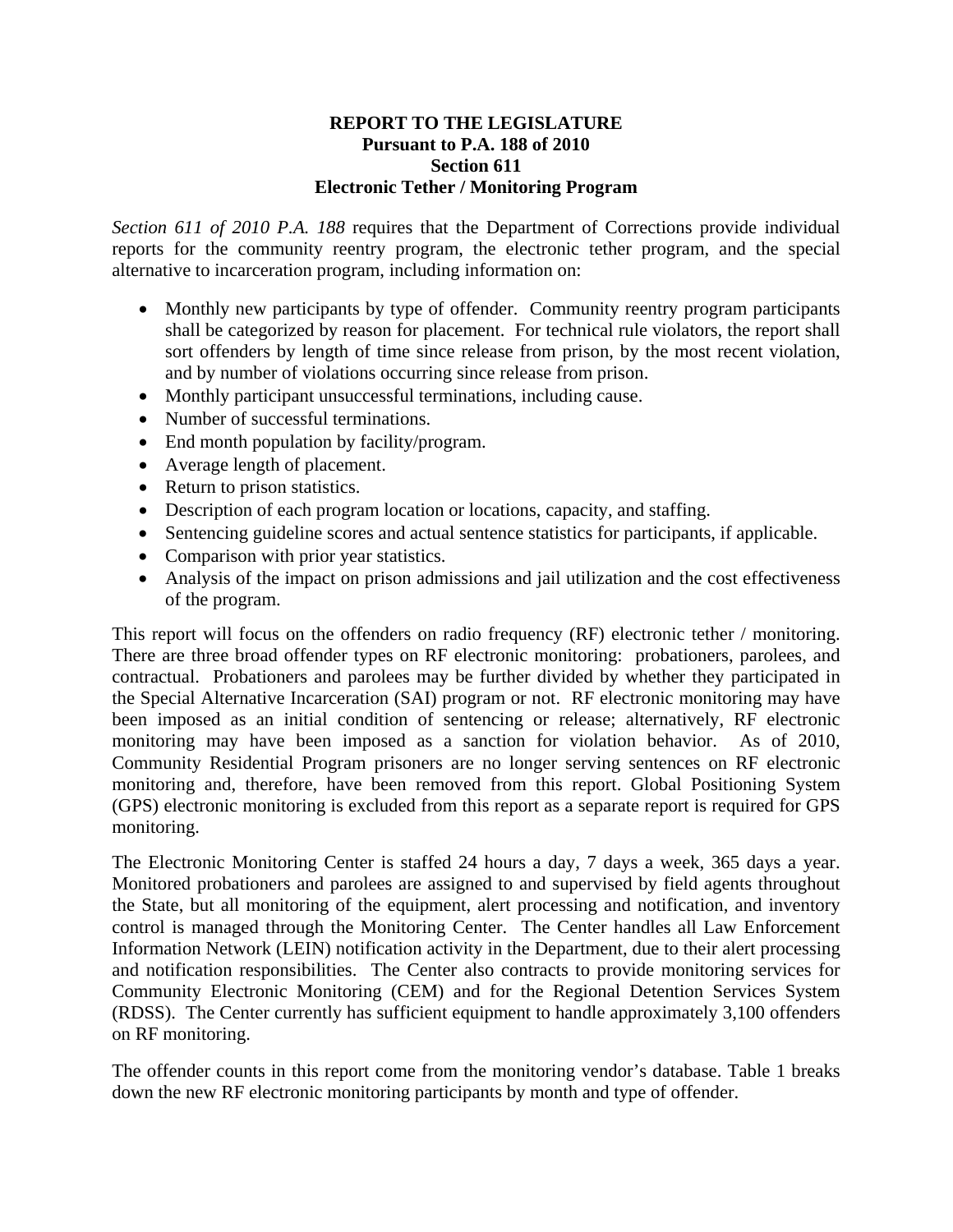Report to the Legislature Sec. 611 of 2010 P.A. 188 - Electronic Tether / Monitoring Program March 2011

|       | .<br>----<br><b>VIVID WALLUM</b> |       |                   |             |           |             |                      | . .             | ◡<br>      | $\sim$ $\sim$   |             |      |              |       |
|-------|----------------------------------|-------|-------------------|-------------|-----------|-------------|----------------------|-----------------|------------|-----------------|-------------|------|--------------|-------|
|       | Parole                           |       | <b>Parole SAI</b> |             | Probation |             | <b>Probation SAI</b> |                 | <b>CEM</b> |                 | <b>RDSS</b> |      | <b>Total</b> |       |
|       | 2009                             | 2010  | 2009              | <b>2010</b> | 2009      | <b>2010</b> | 2009                 | 2010            | 2009       | 2010            | 2009        | 2010 | 2009         | 2010  |
| Jan   | 195                              | 167   | 81                | 97          | 251       | 199         | 33                   | 20              | 41         |                 | 37          | 24   | 638          | 514   |
| Feb   | 163                              | 149   | 51                | 26          | 249       | 155         | 36                   | 21              | 31         | 13              | 45          | 34   | 575          | 398   |
| Mar   | 182                              | 187   | 55                | 63          | 257       | 208         | 23                   | 29              | 34         | 12              | 46          | 28   | 597          | 527   |
| Apr   | 171                              | 163   | 60                | 57          | 265       | 172         | 21                   | 15 <sub>1</sub> | 52         | 13              | 37          | 23   | 606          | 443   |
| May   | 174                              | 152   | 60                | 49          | 216       | <b>178</b>  | 19                   | 12              | 44         | 23              | 51          | 38   | 564          | 452   |
| Jun   | 154                              | 182   | 81                | 62          | 231       | 190         | 18                   | 32              | 40         | 23              | 62          | 35   | 586          | 524   |
| Jul   | 140                              | 177   | 75                | 67          | 245       | 172         | 26                   | 19              | 43         | 17              | 45          | 47   | 574          | 499   |
| Aug   | 130                              | 153   | 73                | 70          | 215       | 195         | 12                   | 21              | 41         | 20              | 43          | 38   | 514          | 497   |
| Sep   | 129                              | 181   | 95                | 85          | 233       | 161         | 16                   | 37              | 37         | 18              | 66          | 38   | 576          | 520   |
| Oct   | 156                              | 158   | 69                | 41          | 251       | 158         | 17                   | 18              | 35         | 19              | 65          | 27   | 593          | 421   |
| Nov   | 136                              | 153   | 68                | 97          | 205       | 144         | 17                   | 31              | 33         | 12              | 51          | 15   | 510          | 452   |
| Dec   | 182                              | 128   | 95                | 76          | 180       | 168         | 17                   | 30              | 31         | 13 <sub>1</sub> | 52          | 23   | 557          | 438   |
| Total | 1,912                            | 1,950 | 863               | 790I        | 2,798     | 2,100       | 255                  | 285             | 462        | 190             | 600         | 370  | 6,890        | 5,685 |
| Avg   | 159.3                            | 162.5 | 71.9              | 65.8        | 233.2     | 175.0       | 21.3                 | 23.8            | 38.5       | 15.8            | 50.0        | 30.8 | 574.2        | 473.8 |

**Table 1 - New RF Electronic Monitoring Participants Monthly By Offender Type**

Table 2 shows the monthly RF electronic monitoring terminations by offender type.

|       | rabic 2 - Montiny Kr Encelvoine Montioring Terminations by Offender Type |       |                   |      |           |       |                      |      |            |                 |             |                 |              |       |
|-------|--------------------------------------------------------------------------|-------|-------------------|------|-----------|-------|----------------------|------|------------|-----------------|-------------|-----------------|--------------|-------|
|       | Parole                                                                   |       | <b>Parole SAI</b> |      | Probation |       | <b>Probation SAI</b> |      | <b>CEM</b> |                 | <b>RDSS</b> |                 | <b>Total</b> |       |
|       | 2009                                                                     | 2010  | 2009              | 2010 | 2009      | 2010  | 2009                 | 2010 | 2009       | 2010            | 2009        | <b>2010</b>     | 2009         | 2010  |
| Jan   | 179                                                                      | 112   | 30                | 62   | 272       | 185   | 14                   | 17   | 37         | 8               | 37          | 30 <sup>1</sup> | 569          | 414   |
| Feb   | 154                                                                      | 117   | 34                | 54   | 217       | 170   | 17                   | 17   | 45         |                 | 30          | 30 <sup>1</sup> | 497          | 393   |
| Mar   | 202                                                                      | 185   | 71                | 74   | 243       | 179   | 31                   | 17   | 40         | 16 <sub>l</sub> | 51          | 33              | 638          | 504   |
| Apr   | 184                                                                      | 164   | 72                | 63   | 232       | 191   | 33                   | 16   | 31         | 16              | 47          | 30 <sup>1</sup> | 599          | 480   |
| May   | 158                                                                      | 143   | 57                | 40   | 244       | 149   | 32                   | 16   | 38         | 16              | 38          | 22              | 567          | 386   |
| Jun   | 166                                                                      | 172   | 57                | 31   | 258       | 183   | 21                   | 16   | 52         | 16              | 63          | 29              | 617          | 447   |
| Jul   | 176                                                                      | 148   | 55                | 41   | 261       | 174   | 21                   | 18   | 43         | 22              | 50          | 40              | 606          | 443   |
| Aug   | 142                                                                      | 168   | 68                | 44   | 218       | 176   | 13                   | 19   | 42         | 10 <sup>1</sup> | 47          | 30 <sup>2</sup> | 530          | 447   |
| Sep   | 121                                                                      | 159   | 72                | 59   | 216       | 176   | 14                   | 15   | 33         | 23              | 45          | 28              | 501          | 460   |
| Oct   | 135                                                                      | 156   | 65                | 43   | 201       | 134   | 24                   | 28   | 37         | 17              | 37          | 15              | 499          | 393   |
| Nov   | 130                                                                      | 136   | 70                | 54   | 206       | 142   | 16                   | 26   | 37         | 17              | 60          | 23              | 519          | 398   |
| Dec   | 131                                                                      | 141   | 86                | 65   | 207       | 129   | 12                   | 27   | 45         | 17              | 33          | 20              | 514          | 399   |
| Total | 1,878                                                                    | 1,801 | 737               | 630  | 2.775     | 1,988 | 248                  | 232  | 480        | 183             | 538         | 330             | 6,656        | 5,164 |
| Avg   | 156.5                                                                    | 150.1 | 61.4              | 52.5 | 231.3     | 165.7 | 20.7                 | 19.3 | 40.0       | 15.3            | 44.8        | 27.5            | 554.7        | 430.3 |

**Table 2 - Monthly RF Electronic Monitoring Terminations by Offender Type** 

Below are typical reasons for unsuccessful terminations on RF electronic monitoring:

- Administrative terminations occur when the offender is unable to continue for reasons beyond their control, such as, loss of home placement, hospitalized, or commitment to a treatment program.
- Substance abuse violations
- Curfew violations
- Tampering with tether device
- Abscond violation
- New felony

The monthly new monitoring participants, monthly RF monitoring terminations, and average lengths of stay resulted in the end of month RF electronic monitoring populations shown in Table 3.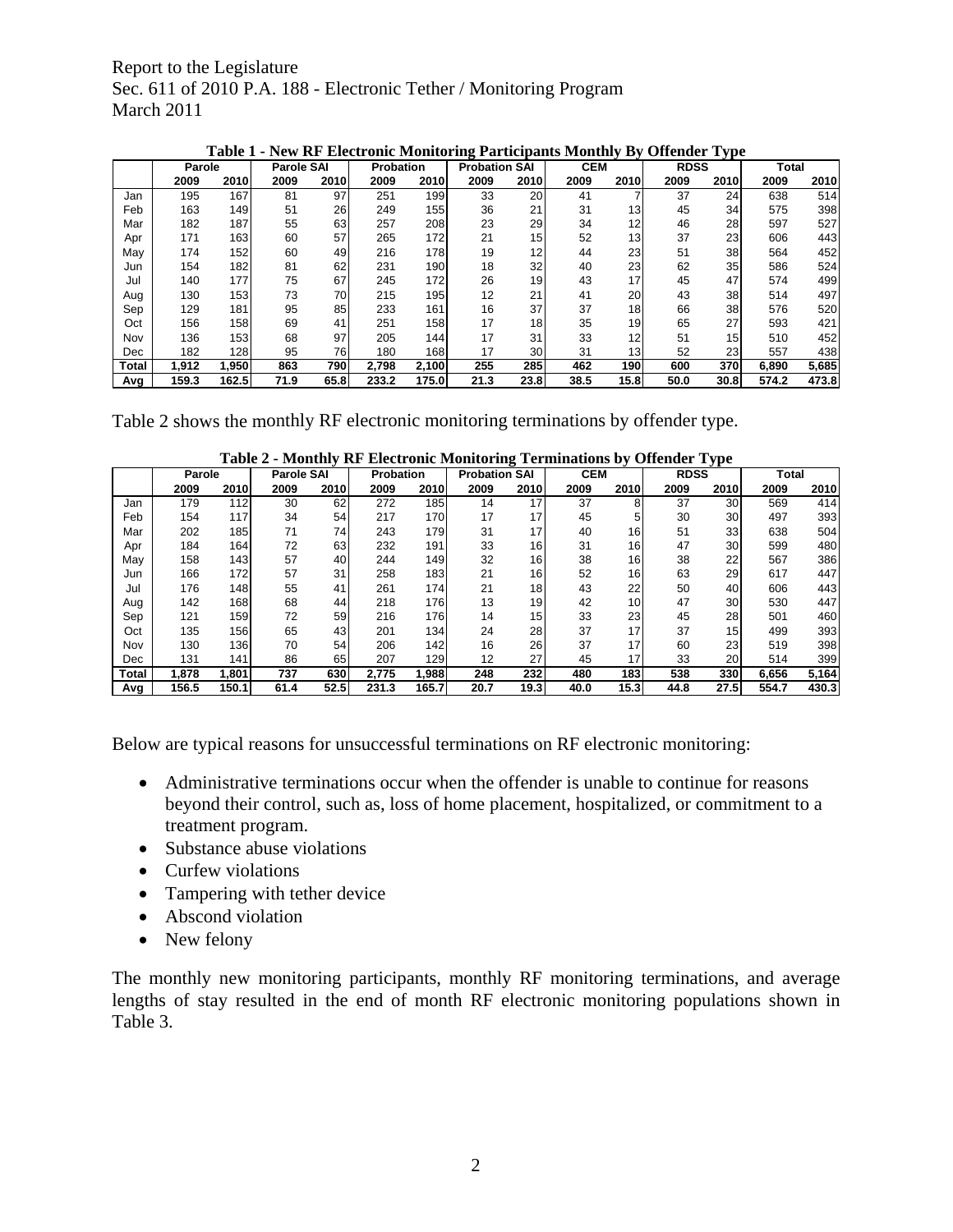Report to the Legislature Sec. 611 of 2010 P.A. 188 - Electronic Tether / Monitoring Program March 2011

|     | ravic J<br>тич от глошин та<br>$\frac{1}{2}$ ERCGI UMC MOMITOTING TO punations by |        |       |                   |                  |       |                      |                 | <b>ULLUREL</b><br>$\mathbf{y}$ |      |             |             |         |         |
|-----|-----------------------------------------------------------------------------------|--------|-------|-------------------|------------------|-------|----------------------|-----------------|--------------------------------|------|-------------|-------------|---------|---------|
|     |                                                                                   | Parole |       | <b>Parole SAI</b> | <b>Probation</b> |       | <b>Probation SAI</b> |                 | <b>CEM</b>                     |      | <b>RDSS</b> |             | Total   |         |
|     | 2009                                                                              | 2010   | 2009  | 2010              | 2009             | 2010  | 2009                 | 2010            | 2009                           | 2010 | 2009        | <b>2010</b> | 2009    | 2010    |
| Jan | 544                                                                               | 633    | 172   | 226               | 848              | 711   | 78                   | 49              | 77                             | 40   | 106         | 125         | 1,825   | 1,784   |
| Feb | 539                                                                               | 678    | 187   | 194               | 870              | 680   | 86                   | 48              | 63                             | 54   | 117         | 133         | 1,862   | 1,787   |
| Mar | 512                                                                               | 679    | 171   | 157               | 881              | 698   | 79                   | 59              | 56                             | 51   | 112         | 119         | 1.811   | 1,763   |
| Apr | 488                                                                               | 712    | 158   | 129               | 878              | 679   | 64                   | 48              | 73                             | 43   | 100         | 110         | 1,761   | 1,721   |
| May | 491                                                                               | 706    | 158   | 141               | 839              | 694   | 50                   | 43              | 80                             | 53   | 113         | 126         | 1.731   | 1,763   |
| Jun | 466                                                                               | 693    | 175   | 163               | 789              | 672   | 49                   | 62              | 64                             | 59   | 107         | 107         | 1,650   | 1,756   |
| Jul | 421                                                                               | 701    | 196   | 170               | 742              | 657   | 53                   | 62              | 62                             | 43   | 95          | 111         | 1,569   | 1,744   |
| Aug | 392                                                                               | 643    | 201   | 188               | 733              | 664   | 50                   | 66              | 64                             | 62   | 91          | 111         | 1,531   | 1,734   |
| Sep | 404                                                                               | 625    | 209   | 200               | 734              | 620   | 53                   | 90 <sub>0</sub> | 67                             | 51   | 113         | 118         | 1,580   | 1,704   |
| Oct | 510                                                                               | 623    | 218   | 197               | 765              | 645   | 43                   | 84              | 66                             | 51   | 133         | <b>116</b>  | 1,735   | 1,716   |
| Nov | 516                                                                               | 622    | 210   | 239               | 757              | 637   | 47                   | 86              | 59                             | 47   | 121         | 109         | 1.710   | 1,740   |
| Dec | 597                                                                               | 600    | 208   | 240               | 714              | 656   | 49                   | 85              | 47                             | 42   | 136         | 91          | 1.751   | 1,714   |
| Avg | 490.0                                                                             | 659.6  | 188.6 | 187.0             | 795.8            | 667.8 | 58.4                 | 65.2            | 64.8                           | 49.7 | 112.0       | 114.7       | 1.709.7 | 1.743.8 |

**Table 3 - End of Month RF Electronic Monitoring Populations by Offender Type** 

Return to prison statistics measure a parolee's outcome at the conclusion of a standard follow-up period, however, this is not a relevant measure for most RF electronic monitoring participants as return to prison is only relevant for parolees and parolees from SAI. Table 4 replicates a portion of the **Three-Year Follow-Up Outcomes of Offenders Who Paroled in 1998 to 2006 by Year** table reported in the Department's 2009 Statistical Report (the most recent available). The table shows that offenders paroled in 2006 had a Total Failure Rate of 45.8% (Absconds 9.4%, Technical Violators 15.6%, and New Sentence Violators 20.8%) after a full three-year follow up period. New RF electronic monitoring participants (parolees and parolees from SAI) for 2006 are the most recent participants that can have a three year follow-up period, however, they would have paroled from a mixture of years from 2006 and earlier. Thus, these new participants for 2006 will have a failure rate that averages the recidivism rates for paroles in 2006 and earlier.

**Table 4 - (portion of) Three-Year Follow-Up Outcomes of Offenders Who Paroled in 1998 to 2006 by Year** 

| Year                                                                                    | Total                                                | <b>Success</b> | <b>Failure</b> |                 | <b>Technical</b> | <b>New</b>           |  |  |  |
|-----------------------------------------------------------------------------------------|------------------------------------------------------|----------------|----------------|-----------------|------------------|----------------------|--|--|--|
| <b>Paroled</b>                                                                          | <b>Cases</b>                                         | Total          | <b>Total</b>   | <b>Absconds</b> |                  | Violators   Sentence |  |  |  |
| 2002                                                                                    | 10,254                                               | 51.7%          | 48.3%          | 9.0%            | 21.1%            | 18.2%                |  |  |  |
| 2003                                                                                    | 11,207                                               | 51.6%          | 48.4%          | $9.2\%$         | 20.4%            | 18.7%                |  |  |  |
| 2004                                                                                    | 10,818                                               | 50.6%          | 49.4%          | 8.7%            | 20.9%            | 19.9%                |  |  |  |
| 2005                                                                                    | 9,800                                                | 49.4%          | 50.6%          | 10.1%           | 19.8%            | 20.7%                |  |  |  |
| 2006                                                                                    | 20.8%<br>9,694<br>54.2%<br>15.6%<br>45.8%<br>$9.4\%$ |                |                |                 |                  |                      |  |  |  |
| See 2009 Statistical Report at                                                          |                                                      |                |                |                 |                  |                      |  |  |  |
| http://www.michigan.gov/documents/corrections/2009_MDOC_STATISTICAL_REPORT_319907_7.pdf |                                                      |                |                |                 |                  |                      |  |  |  |

RF electronic monitoring of offenders impacts jail utilization by preserving jail beds for offenders that pose a more serious risk to the public. RF electronic monitoring provides the Courts with an option that falls between probation and jail and additionally provides a sanction for noncompliant probationers. RF electronic monitoring impacts prison admissions by diverting eligible parole violators who would otherwise be returned to prison as technical violators.